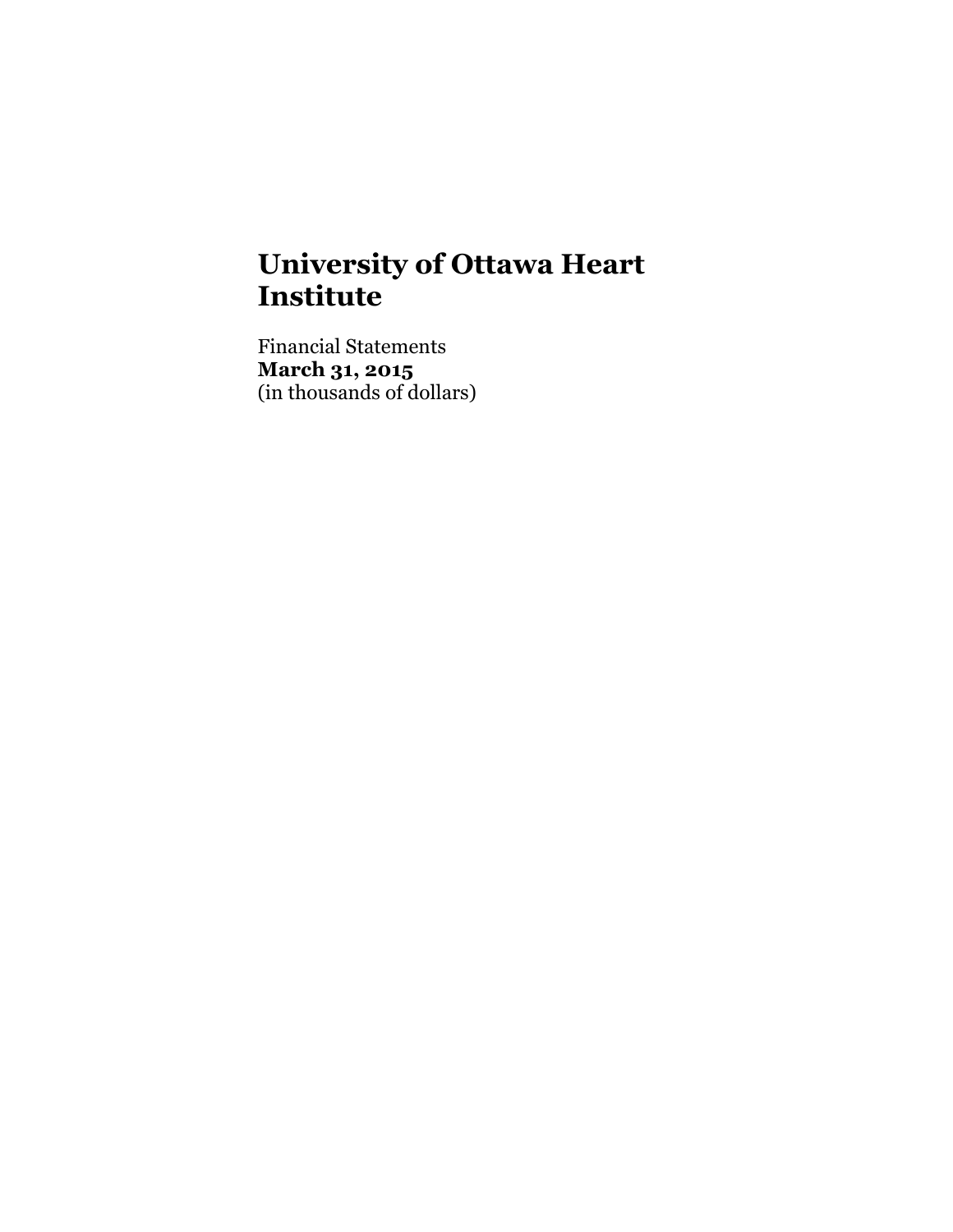

June 25, 2015

#### **Independent Auditor's Report**

#### **To the Directors of University of Ottawa Heart Institute**

We have audited the accompanying financial statements of University of Ottawa Heart Institute, which comprise the statement of financial position as at March 31, 2015 and the statements of changes in net assets, operations and cash flows for the year then ended, and the related notes, which comprise a summary of significant accounting policies and other explanatory information.

#### **Management's responsibility for the financial statements**

Management is responsible for the preparation and fair presentation of these financial statements in accordance with Canadian public sector accounting standards and for such internal control as management determines is necessary to enable the preparation of financial statements that are free from material misstatement, whether due to fraud or error.

#### **Auditor's responsibility**

Our responsibility is to express an opinion on these financial statements based on our audit. We conducted our audit in accordance with Canadian generally accepted auditing standards. Those standards require that we comply with ethical requirements and plan and perform the audit to obtain reasonable assurance about whether the financial statements are free from material misstatement.

An audit involves performing procedures to obtain audit evidence about the amounts and disclosures in the financial statements. The procedures selected depend on the auditor's judgment, including the assessment of the risks of material misstatement of the financial statements, whether due to fraud or error. In making those risk assessments, the auditor considers internal control relevant to the entity's preparation and fair presentation of the financial statements in order to design audit procedures that are appropriate in the circumstances, but not for the purpose of expressing an opinion on the effectiveness of the entity's internal control. An audit also includes evaluating the appropriateness of accounting policies used and the reasonableness of accounting estimates made by management, as well as evaluating the overall presentation of the financial statements.

*PricewaterhouseCoopers LLP 99 Bank Street, Suite 800, Ottawa, Ontario, Canada K1P 1E4 T: +1 613 237 3702, F: +1 613 237 3963*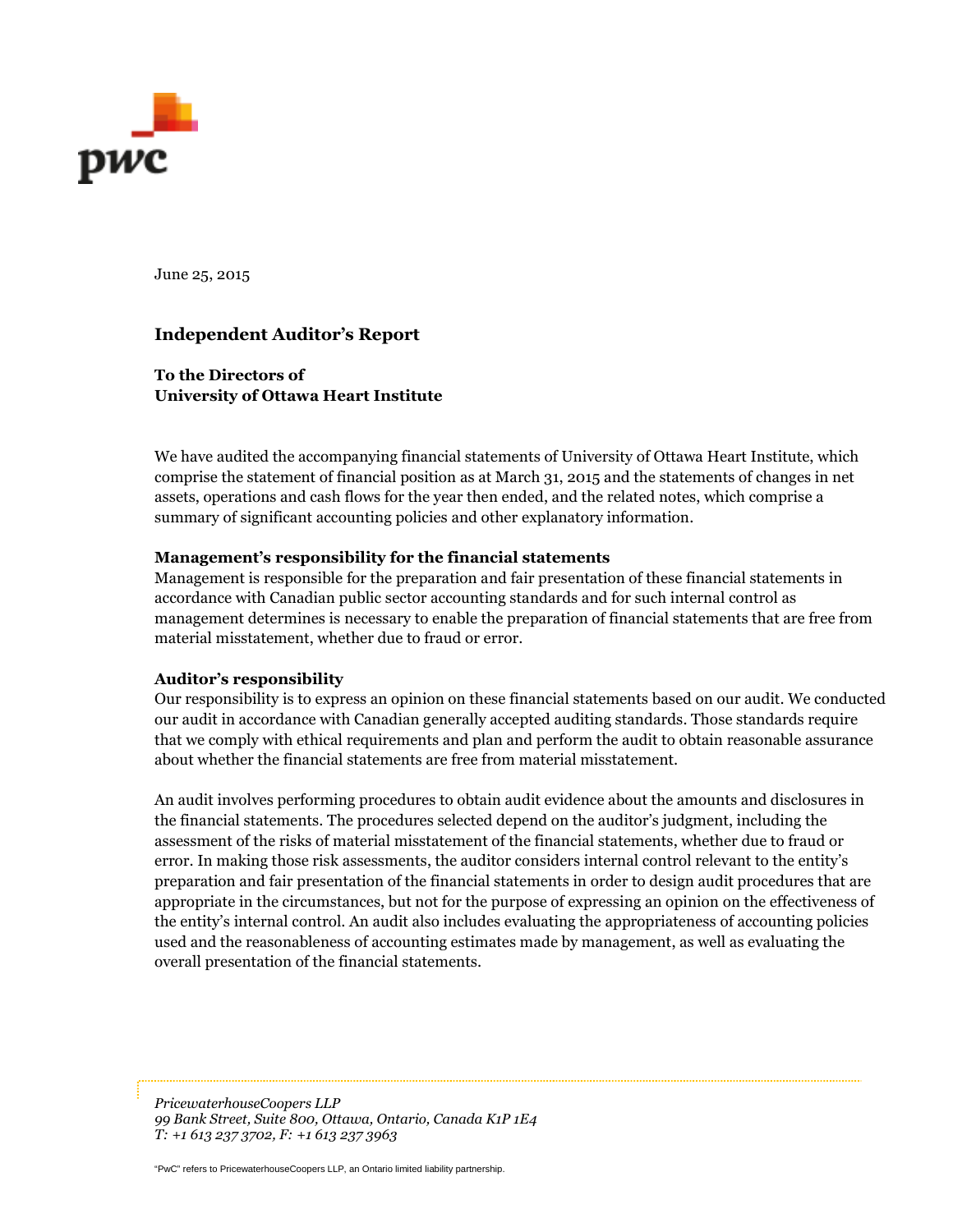

We believe that the audit evidence we have obtained in our audit is sufficient and appropriate to provide a basis for our audit opinion.

#### **Opinion**

In our opinion, the financial statements present fairly, in all material respects, the financial position of the Institute as at March 31, 2015 and the results of its operations and its cash flows for the year then ended in accordance with Canadian public sector accounting standards.

Pricewaterhouse Coopers LLP

**Chartered Professional Accountants, Licensed Public Accountants**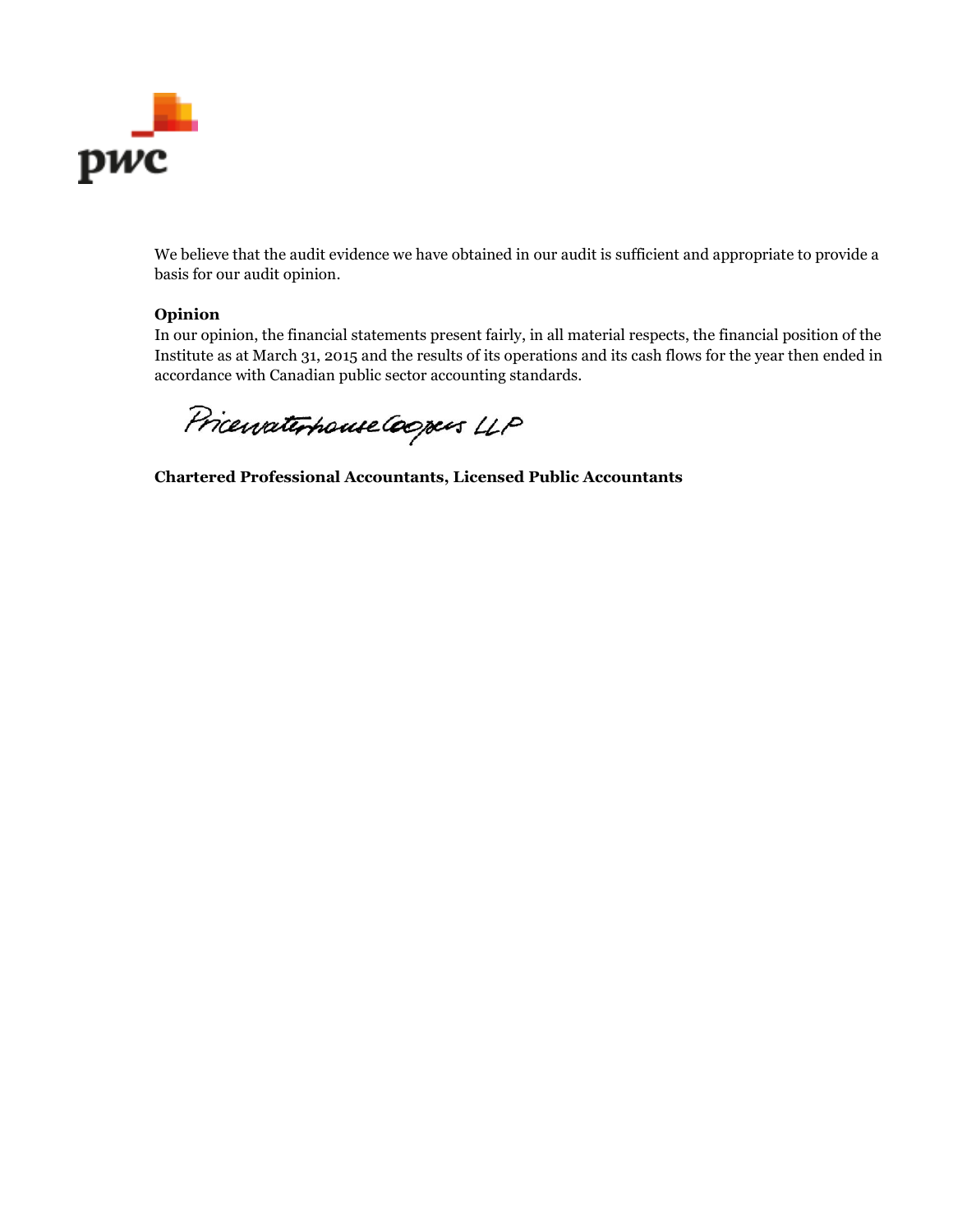# **UNIVERSITY OF OTTAWA HEART INSTITUTE STATEMENT OF FINANCIAL POSITION As at March 31, 2015**

(000'S)

|                                                                 | 2015 |          | 2014 |         |  |
|-----------------------------------------------------------------|------|----------|------|---------|--|
| <b>Assets</b><br><b>Current Assets</b>                          |      |          |      |         |  |
| Cash                                                            | \$   | 1,978    | \$   | 7,649   |  |
| <b>Accounts Receivable</b>                                      |      |          |      |         |  |
| Ministry of Health                                              |      | 4,310    |      | 60      |  |
| <b>Patients and Others</b>                                      |      | 7,830    |      | 8,089   |  |
| Sundry                                                          |      | 3,064    |      | 1,836   |  |
| Inventories                                                     |      | 2,056    |      | 1,670   |  |
|                                                                 |      | 19,238   |      | 19,304  |  |
| <b>Capital Assets (note 3)</b>                                  |      | 56,621   |      | 51,807  |  |
| <b>Total Assets</b>                                             | \$   | 75,859   | \$   | 71,111  |  |
| <b>Liabilities and Net Assets</b><br><b>Current Liabilities</b> |      |          |      |         |  |
| <b>Accounts Payable</b>                                         | \$   | 1,652    | \$   | 2,804   |  |
| <b>Accrued Liabilities</b>                                      |      | 11,036   |      | 8,989   |  |
| Due to The Ottawa Hospital (note 5)                             |      | 8,318    |      | 8,226   |  |
| Current Portion of Long-Term Debt (note 7)                      |      | 902      |      | 2,484   |  |
|                                                                 |      | 21,908   |      | 22,503  |  |
| <b>Deferred Contributions (note 4)</b>                          |      | 37,991   |      | 37,191  |  |
| <b>Employee Future Benefits (note 6)</b>                        |      | 4,507    |      | 4,293   |  |
| Long-Term Debt (note 7)                                         |      | 9,098    |      | 4,814   |  |
|                                                                 |      | 73,504   |      | 68,801  |  |
| <b>Net Assets (Liabilities)</b>                                 |      |          |      |         |  |
| Unrestricted                                                    |      | (6, 275) |      | (5,008) |  |
| <b>Invested in Capital Assets</b>                               |      | 8,630    |      | 7,318   |  |
|                                                                 |      | 2,355    |      | 2,310   |  |
| <b>Total Liabilities and Net Assets</b>                         | \$   | 75,859   | \$   | 71,111  |  |

*The accompanying notes are an integral part of these financial statements.* Approved by the Board of Directors: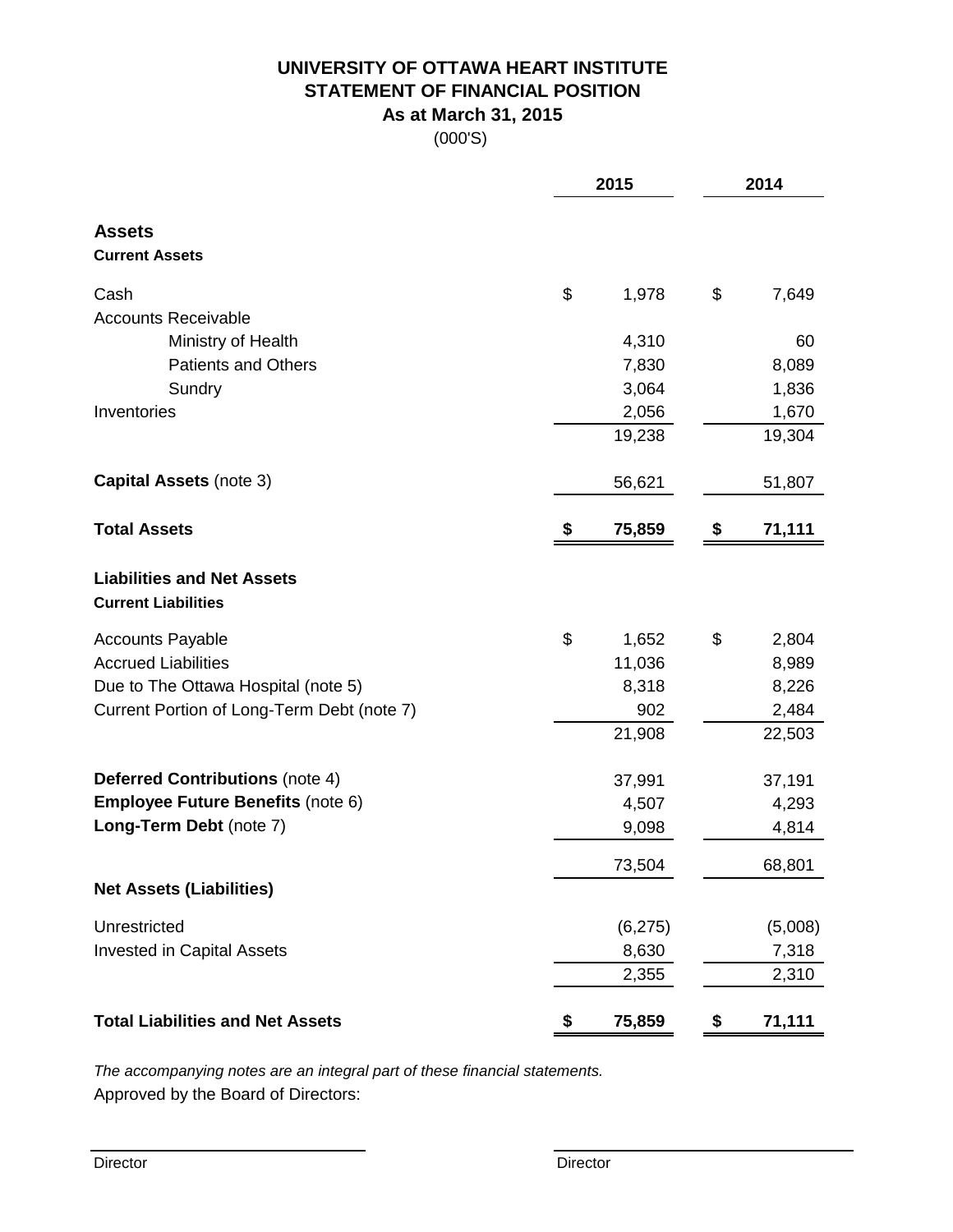# **UNIVERSITY OF OTTAWA HEART INSTITUTE STATEMENT OF CHANGES IN NET ASSETS For the Year Ended March 31**

(000'S)

|                                    | Unrestricted |              | Invested in<br><b>Capital Assets</b> |    | Total |  |
|------------------------------------|--------------|--------------|--------------------------------------|----|-------|--|
| <b>Balance - Beginning of Year</b> | \$           | $(5,008)$ \$ | 7,318                                | \$ | 2,310 |  |
| Net revenue (expense) for the year |              | 3,325        | (3,280)                              |    | 45    |  |
| Purchase of capital assets         |              | (10, 574)    | 10,574                               |    |       |  |
| Proceeds on disposal of equipment  |              | 59           | (59)                                 |    |       |  |
| Deferred contributions received    |              | 3,221        | (3,221)                              |    |       |  |
| Proceeds from long term debt       |              | 10,000       | (10,000)                             |    |       |  |
| Repayment of long term debt        |              | (7, 298)     | 7,298                                |    |       |  |
| <b>Balance - End of Year</b>       | \$           | $(6,275)$ \$ | 8,630                                | S  | 2,355 |  |

*The accompanying notes are an integral part of these financial statements.*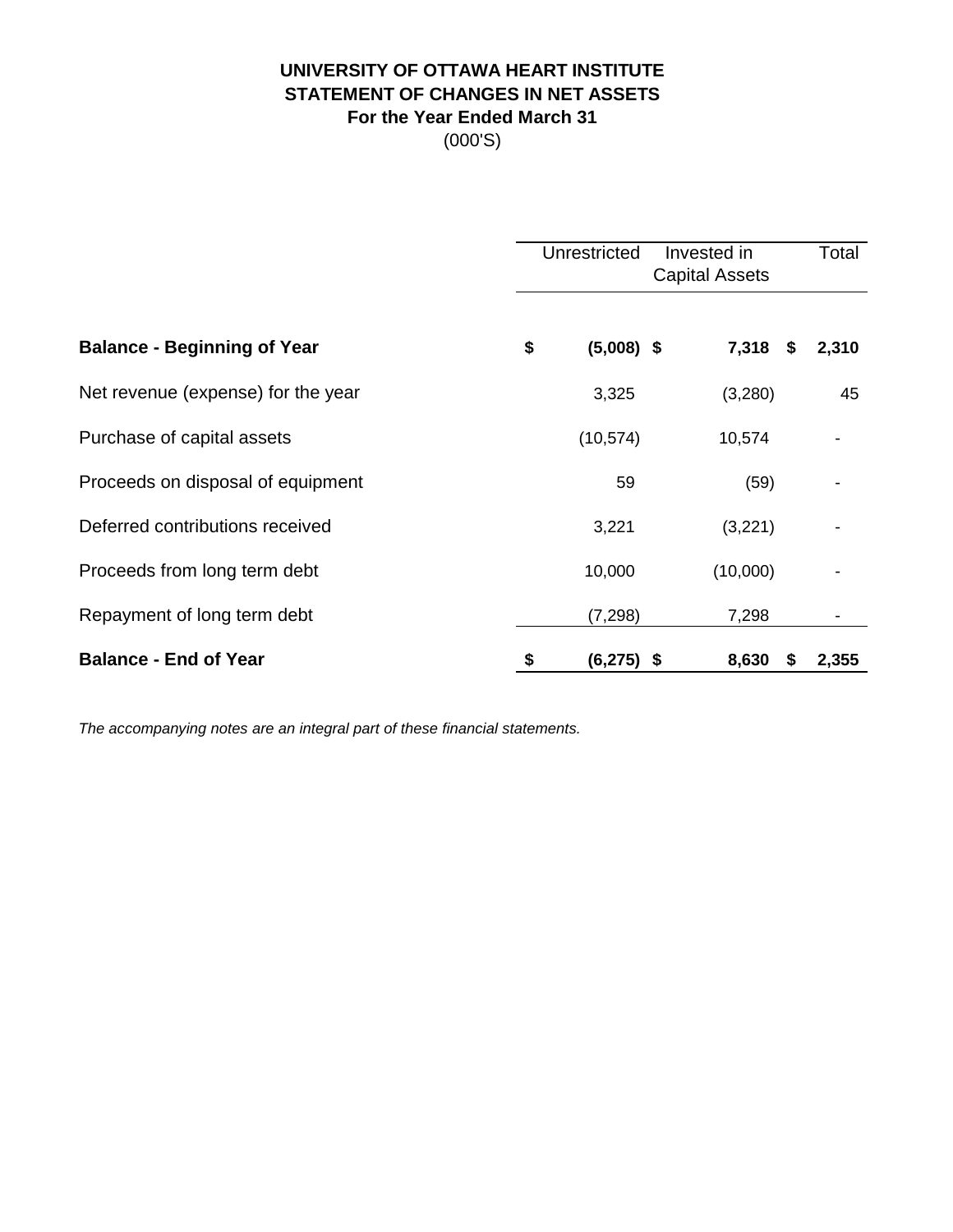# **UNIVERSITY OF OTTAWA HEART INSTITUTE STATEMENT OF OPERATIONS For the Year Ended March 31**

(000'S)

|                                         | 2015          | 2014          |               |
|-----------------------------------------|---------------|---------------|---------------|
|                                         | <b>BUDGET</b> | <b>ACTUAL</b> | <b>ACTUAL</b> |
|                                         | Unaudited     |               |               |
|                                         |               |               |               |
| <b>Revenue</b>                          |               |               |               |
| <b>MOH</b>                              |               |               |               |
| - Base                                  | 121,764       | 120,487       | 121,764       |
| - One Time: Cardiac Priority program    | 6,373         | 5,052         | 4,737         |
| - One Time: Cardiac Recovery (Clawback) |               | 604           | (1,683)       |
| - One Time : Cardiac HOCC               | 622           | 622           | 652           |
| - Other Votes                           | 326           | 326           | 326           |
| <b>MOH Revenue</b>                      | 129,085       | 127,091       | 125,796       |
|                                         |               |               |               |
| <b>Patient Revenue</b>                  |               |               |               |
| - In patient                            | 14,675        | 16,785        | 16,096        |
| - Out patient                           | 11,819        | 12,497        | 12,321        |
| - Differential                          | 1,502         | 1,361         | 1,566         |
| <b>Other Operating</b>                  | 6,863         | 8,021         | 6,448         |
| Amortization of Deferred Contributions  | 2,400         | 2,421         | 2,649         |
| <b>Total Revenue</b>                    | 166,344       | 168,176       | 164,876       |
|                                         |               |               |               |
| <b>Expense</b>                          |               |               |               |
| Salaries and Wages                      | 81,799        | 81,998        | 78,773        |
| <b>Medical Staff Remuneration</b>       | 6,295         | 6,511         | 6,356         |
| <b>Medical Surgical Supplies</b>        | 36,656        | 38,223        | 36,647        |
| <b>Drugs and Medical Gases</b>          | 4,303         | 3,877         | 4,162         |
| Supplies and Other Expenses             | 10,377        | 11,253        | 11,415        |
| <b>Service Agreements</b>               | 19,886        | 19,722        | 19,925        |
| <b>Interest Charges</b>                 | 694           | 690           | 595           |
| <b>Amortization of Capital Assets</b>   | 5,900         | 5,702         | 5,372         |
| <b>Bad Debts (Recovery)</b>             | 200           | (63)          | 40            |
| Rental/Lease of Equipment               | 138           | 218           | 167           |
| <b>Total Expense</b>                    | 166,248       | 168,131       | 163,452       |
|                                         |               |               |               |
| Net Revenue for the year                | 96            | 45            | 1,424         |

*The accompanying notes are an integral part of these financial statements.*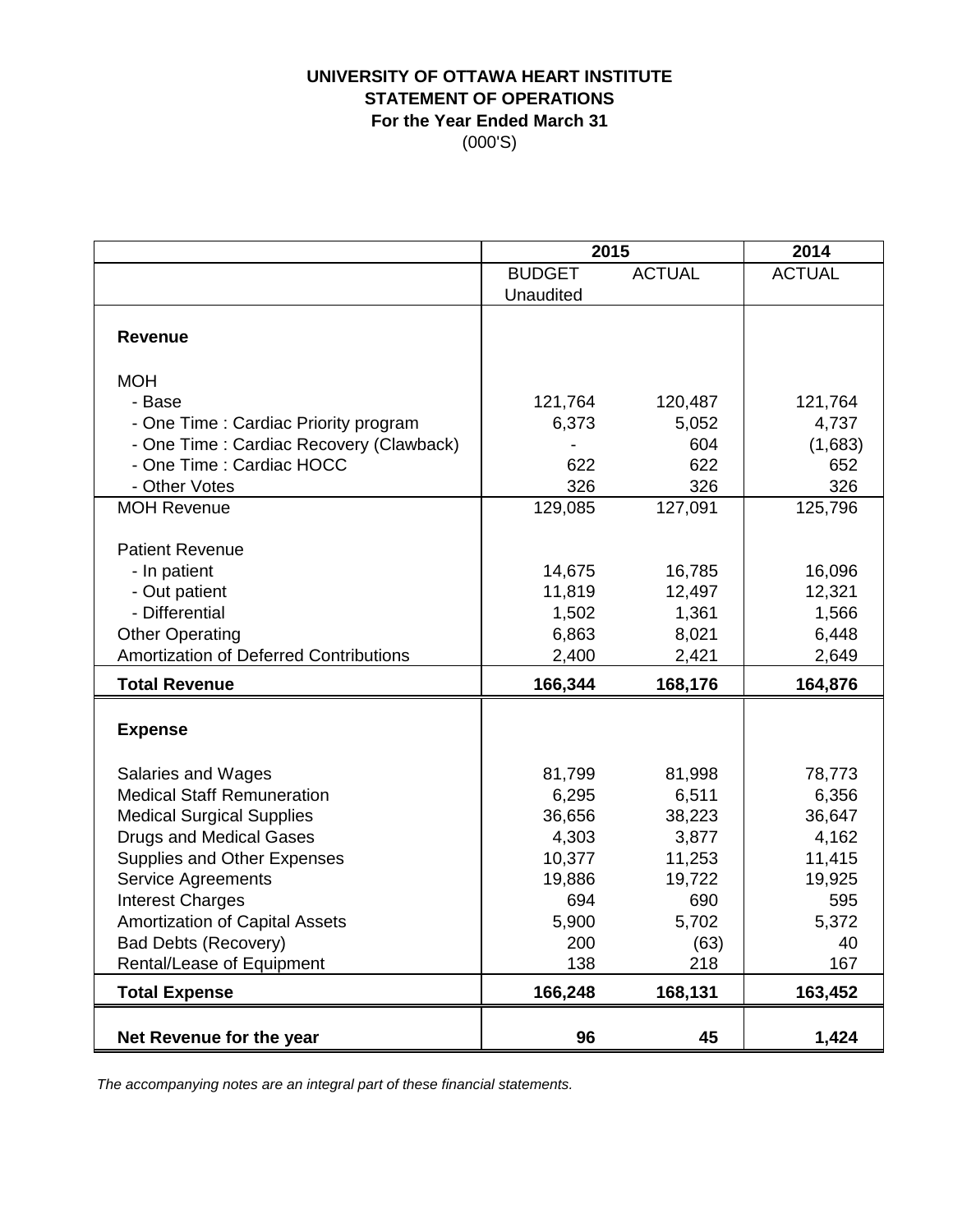# **UNIVERSITY OF OTTAWA HEART INSTITUTE STATEMENT OF CASH FLOWS For the Year Ended March 31** (000'S)

|                                                                      | 2015            | 2014            |
|----------------------------------------------------------------------|-----------------|-----------------|
| Cash flows from (used in)                                            |                 |                 |
| <b>Operating activities</b>                                          |                 |                 |
| Net revenue for the year                                             | \$<br>45        | \$<br>1,424     |
| Items not affecting cash -<br>Amortization of deferred contributions | (2, 421)        | (2,649)         |
| Amortization of capital assets                                       | 5,702           | 5,372           |
| Gain on disposal of capital assets                                   | (1)             |                 |
| Employee future benefits                                             | 214             | 223             |
| Net change in non-cash working capital items                         | (4,710)         | (222)           |
|                                                                      | \$<br>(1, 171)  | \$<br>4,148     |
| <b>Investing activity</b>                                            |                 |                 |
| Purchase of capital assets                                           | \$<br>(10, 574) | \$<br>(10, 245) |
| <b>Financing activities</b>                                          |                 |                 |
| Deferred contributions received                                      | 3,221           | 4,769           |
| Increase in due to The Ottawa Hospital                               | 92              | 6,785           |
| Proceeds from long-term debt                                         | 10,000          |                 |
| Repayment of long-term debt                                          | (7, 298)        | (1,537)         |
| Proceeds on disposal of capital assets                               | 59              |                 |
|                                                                      | \$<br>6,074     | \$<br>10,017    |
| Net change in cash for the year                                      | (5,671)         | 3,920           |
| <b>Cash - Beginning of year</b>                                      | 7,649           | 3,729           |
| Cash - End of year                                                   | \$<br>1,978     | \$<br>7,649     |
|                                                                      |                 |                 |
| Supplementary cash information:<br>Interest paid                     | \$<br>690       | \$<br>595       |

*The accompanying notes are an integral part of these financial statements.*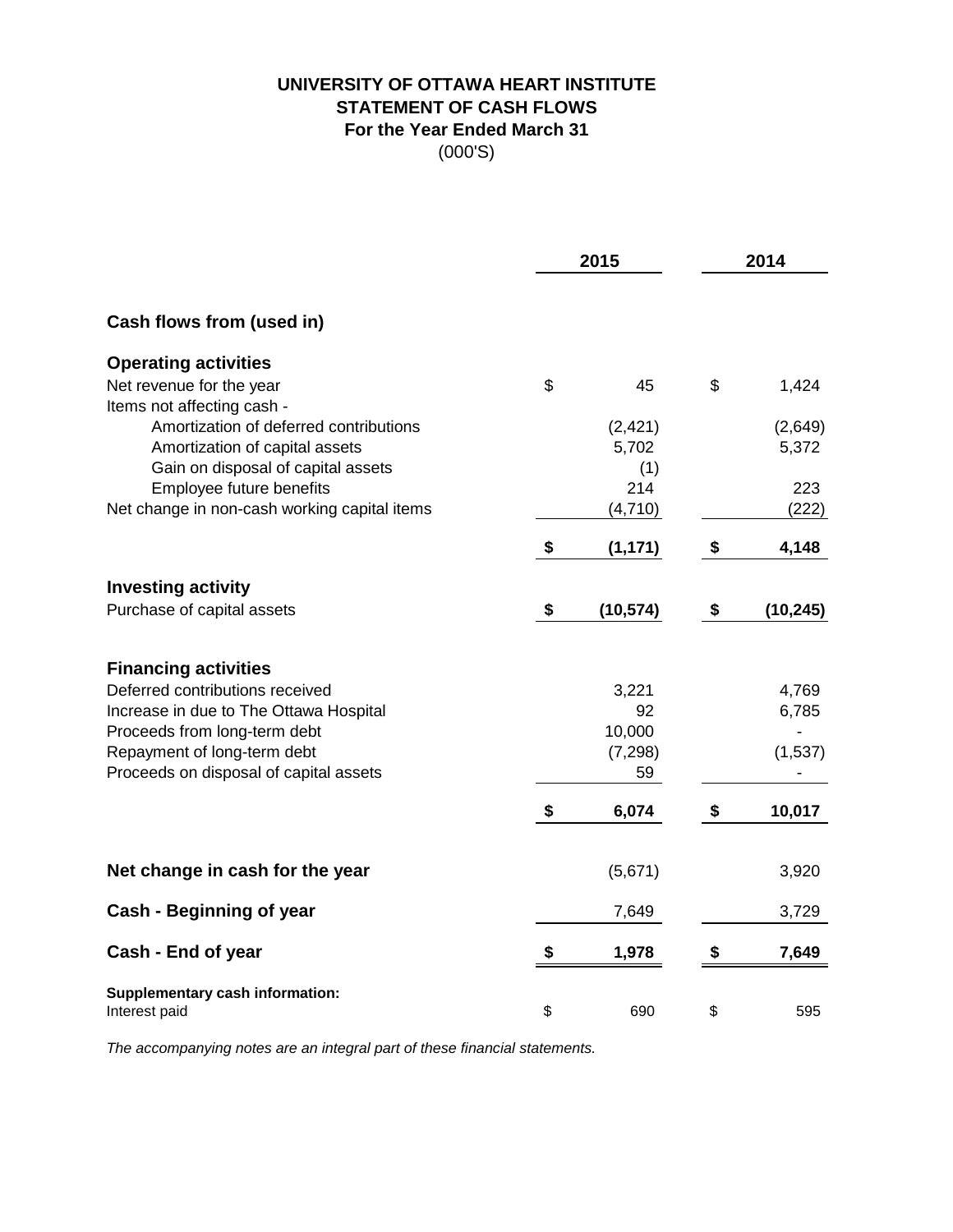#### **1 Incorporation and Purpose**

The University of Ottawa Heart Institute ("the Institute") is incorporated under the laws of Ontario. It provides a full range of cardiac services including primary and secondary prevention, diagnosis and treatment, rehabilitation, research and education. It is the sole provider of interventional cardiology and cardiac surgery for eastern Ontario and western Quebec. The Institute focuses its clinical activity in three major areas: open heart surgery, interventional cardiology and arrhythmia procedures.

As a registered charity, the Institute is exempt from income taxes under subsection 149(1)(f) of the Income Tax Act.

The Institute has entered into a business relationship with The Ottawa Hospital where certain services such as lab services, facilities and administrative support are provided by The Ottawa Hospital by way of service agreements that are negotiated at fair market value.

#### **2 Significant Accounting Policies**

The preparation of financial statements in conformity with Canadian public sector accounting standards (PSAS), including accounting standards that apply to government not-for-profit organizations, requires management to make estimates and assumptions that affect the reported amounts of assets and liabilities, and disclosure of contingent assets and liabilities at the dates of the financial statements and the reported amounts of revenue and expense during the periods. Actual results could differ from these estimates.

#### **Inventories**

Inventories are valued at lower of cost, determined on a weighted average basis, and net realizable value.

#### **Capital Assets**

Purchased capital assets are recorded at cost. Construction in progress is not amortized until the project is complete and the facilities come into use. Capital assets are amortized on a straight-line basis over the following periods:

| Buildings and building improvements | 15 to 20 years |
|-------------------------------------|----------------|
| Diagnostic equipment                | 5 years        |
| Operating equipment                 | 10 years       |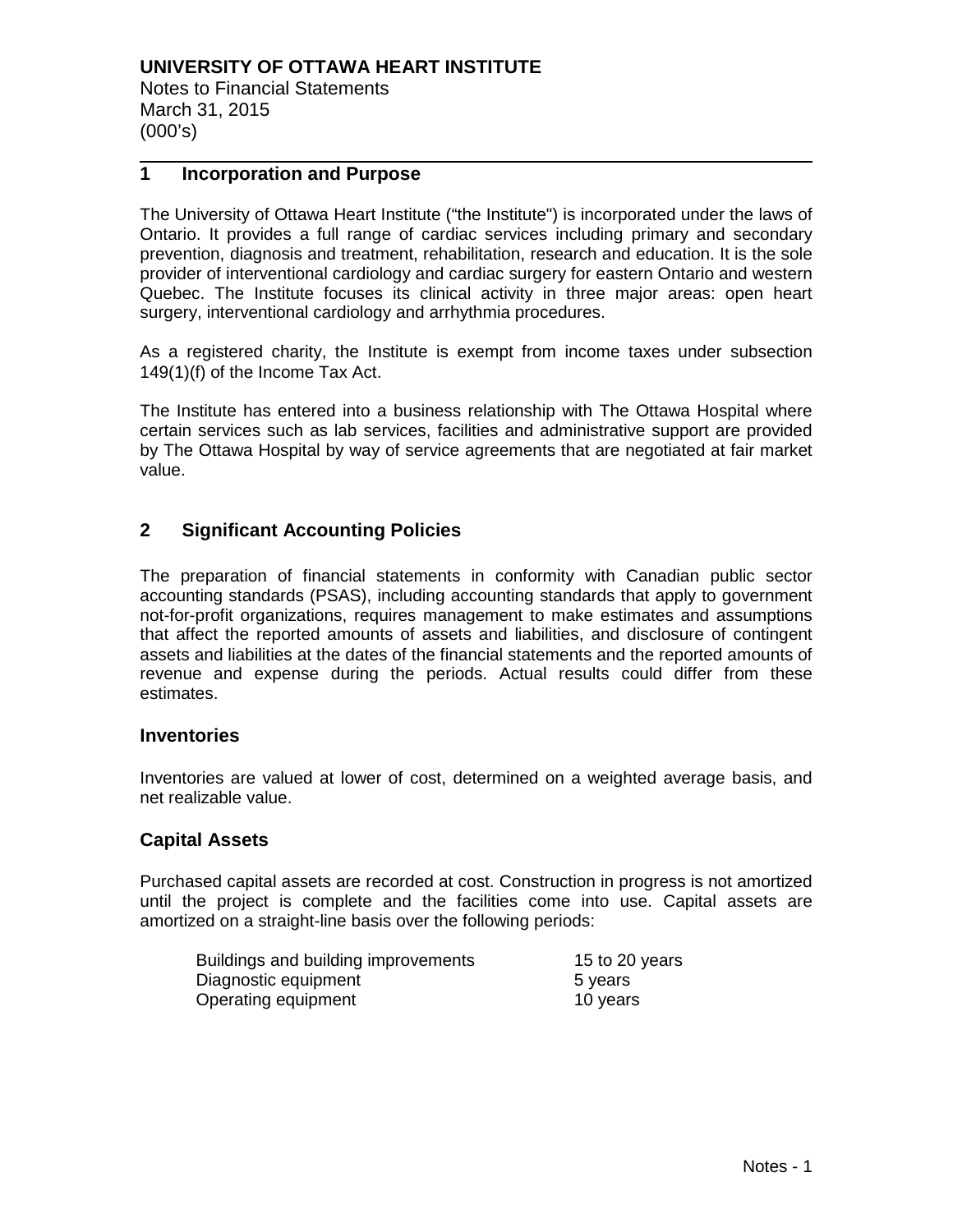#### **Revenue Recognition**

The Institute follows the deferral method of accounting for contributions.

Under the Health Insurance Act and regulations thereto, the Institute is funded primarily by the Province of Ontario in accordance with the budget arrangements established by the Ministry of Health and Long-Term Care. Operating grants are recorded as revenue in the period to which they relate. Grants approved but not received at the end of an accounting period are accrued. Where a portion of a grant received relates to a future period, it is deferred and recognized in that subsequent period.

Unrestricted contributions are recognized as revenue when received or receivable if the amount to be received can be reasonably estimated and collection is reasonably assured.

Externally restricted contributions are recognized as revenue in the year in which the related expenses are incurred. Contributions related to the acquisition of capital assets are deferred and amortized into revenue at a rate corresponding with the amortization rate for the related capital assets.

#### **Contributed Services**

A substantial number of volunteers contribute a significant amount of their time each year. Because of the difficulty of determining the fair value, contributed services are not recognized in the financial statements.

#### **Employee Future Benefits**

#### **HOOPP**

Substantially all of the employees of the Institute are eligible to be members of the Hospitals of Ontario Pension Plan, which is a multi-employer, best five annual consecutive average salary, contributory pension plan. The Institute has adopted defined contribution plan accounting principles for this Plan because insufficient information is available to apply defined benefit pension plan accounting principles. Accordingly, the Institute's contributions to the Plan are included in salaries and wages expense in the statement of operations.

#### **Extended Health, Dental and Life Benefits**

The expense for these benefits, which are unfunded, is actuarially determined using the projected benefit method prorated on service and the administrator's best assumptions. The cumulated excess of the amounts recorded as an expense over the amounts paid is recorded as a liability for employee future benefits in the statement of financial position.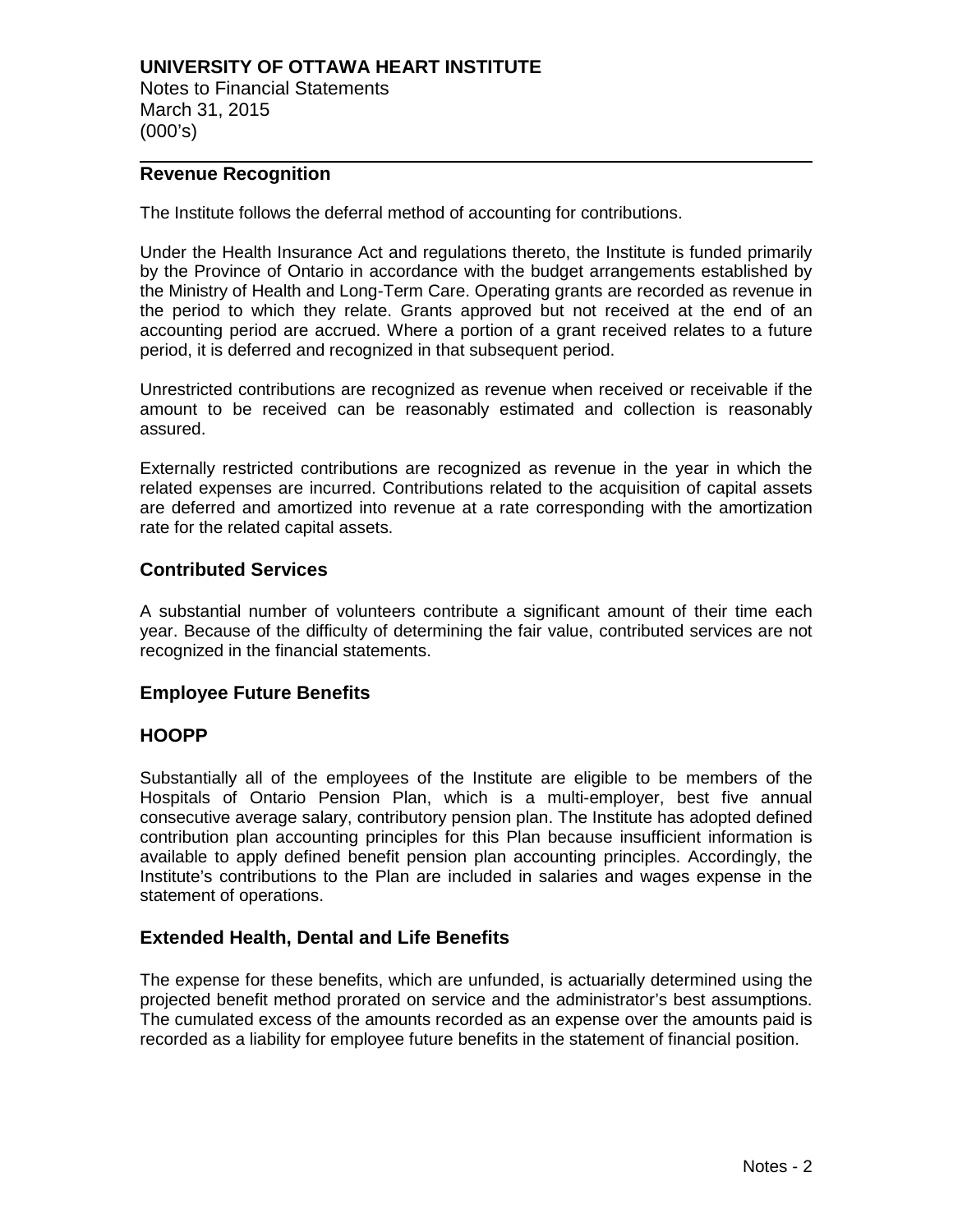Notes to Financial Statements March 31, 2015 (000's)

## **Compensated Absences**

Compensation expense is accrued for all employees as entitlement to these payments is earned, in accordance with the Institute's benefit plans for vacation and sick leave.

# **3 Capital Assets**

|                                     | 2015 |         |              |             |     |        |
|-------------------------------------|------|---------|--------------|-------------|-----|--------|
|                                     |      |         |              | Accumulated |     |        |
|                                     |      | Cost    | Amortization |             |     | Net    |
| Buildings and building improvements | \$   | 58,753  | \$           | 24,998      | \$  | 33,755 |
| Diagnostic/Operating equipment      |      | 41,600  |              | 32,354      |     | 9,246  |
| Construction in progress            |      | 13,620  |              |             |     | 13,620 |
|                                     |      | 113,973 | S            | 57,352      | S   | 56,621 |
|                                     |      |         |              |             |     |        |
|                                     |      |         |              | 2014        |     |        |
|                                     |      |         |              | Accumulated |     |        |
|                                     |      | Cost    | Amortization |             |     | Net    |
| Buildings and building improvements | \$   | 56,034  | \$           | 22,060      | \$. | 33,974 |
| Diagnostic/Operating equipment      |      | 37,560  |              | 29,604      |     | 7,956  |
| Construction in progress            |      | 9,877   |              |             |     | 9,877  |
|                                     |      | 103,471 | S            | 51,664      | S   | 51,807 |

Construction in progress represents planning and design costs incurred to date for a construction/renovation project at the Institute.

In November 2014, the Institute entered into a project agreement with a third party construction company to build and finance the project. The total estimated cost of construction is \$135 Million which is primarily funded by the Ministry of Health.

The Institute will not record the project construction costs incurred by the construction company until interim and substantial completion at which time, the total costs and contributions will be transferred to capital assets and deferred revenue and amortization will commence.

# **4 Deferred Contributions**

Deferred contributions represent contributions received for purchases of capital assets. The changes in the deferred contributions balance for the period are as follows:

|                               | 2015     | 2014     |
|-------------------------------|----------|----------|
| Balance - Beginning of period | \$37,191 | \$35,071 |
| Contributions received        | 3.221    | 4.769    |
| Amortization                  | (2, 421) | (2,649)  |
| Balance - End of period       | \$37,991 | \$37,191 |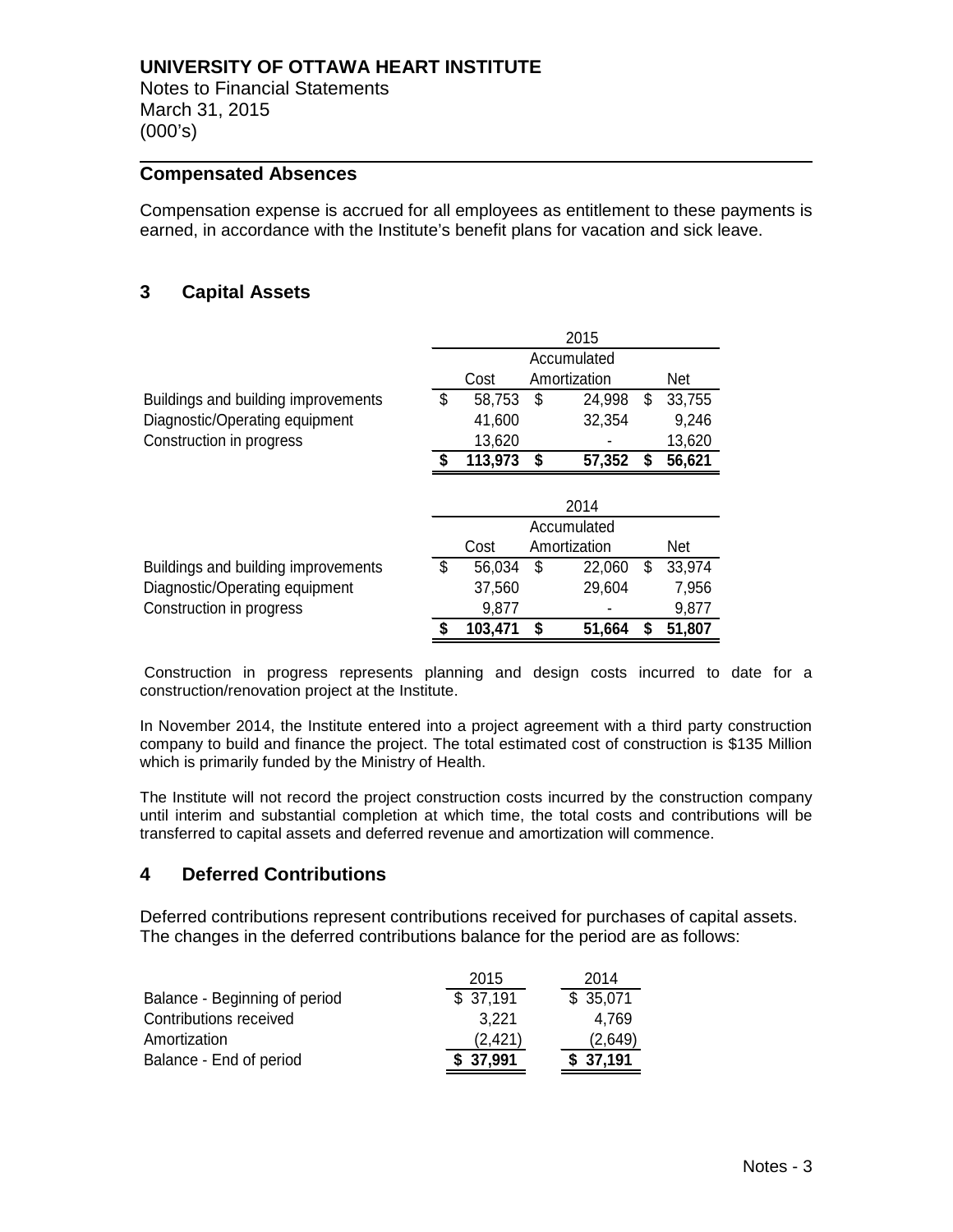# **5 Due to The Ottawa Hospital**

The relationship between the Institute and The Ottawa Hospital is governed by a service agreement pursuant to which certain services are provided at fair market value. The Institute has an unsecured amount payable to The Ottawa Hospital bearing interest at prime.

# **6 Employee Future Benefits**

#### **Pension - HOOPP**

Employer contributions to the Plan \$4,961 (2014 – \$4,825) and are included in salaries and wages expense in the statement of operations.

The most recent financial results for HOOPP indicate that, as at December 31, 2014, the Plan was fully funded. Variances between actuarial funding estimates and actual experience may be material and differences are generally funded by the participating members. Insufficient information is available to determine the Institute's portion of the pension assets and liabilities as of March 31, 2015.

# **Extended Health, Dental and Life Benefits**

,

Actuarial valuations prepared for accounting purposes indicated the following:

|                                        | March 31, | March 31, |
|----------------------------------------|-----------|-----------|
|                                        | 2015      | 2014      |
| Accrued benefit obligation             | 5.169     | 4,535     |
| Unamortized actuarial losses           | (662)     | (242)     |
| Liability for employee future benefits | 4,507     | 4,293     |

The related expense recorded for the period is \$213 (2014 – \$223) and is included in salaries and wages expense in the statement of operations.

The significant actuarial assumptions adopted in measuring the Institute's accrued benefit obligation for these benefits are as follows:

|                                            | 2015  | 2014  |
|--------------------------------------------|-------|-------|
| Discount rate - accrued benefit obligation | 3.31% | 4.36% |
| Dental cost increases                      | 3.50% | 3.50% |
| Extended health care cost increases*       | 7.50% | 7.50% |

\*decreasing by 0.5% per annum to an ultimate rate of 4.5%.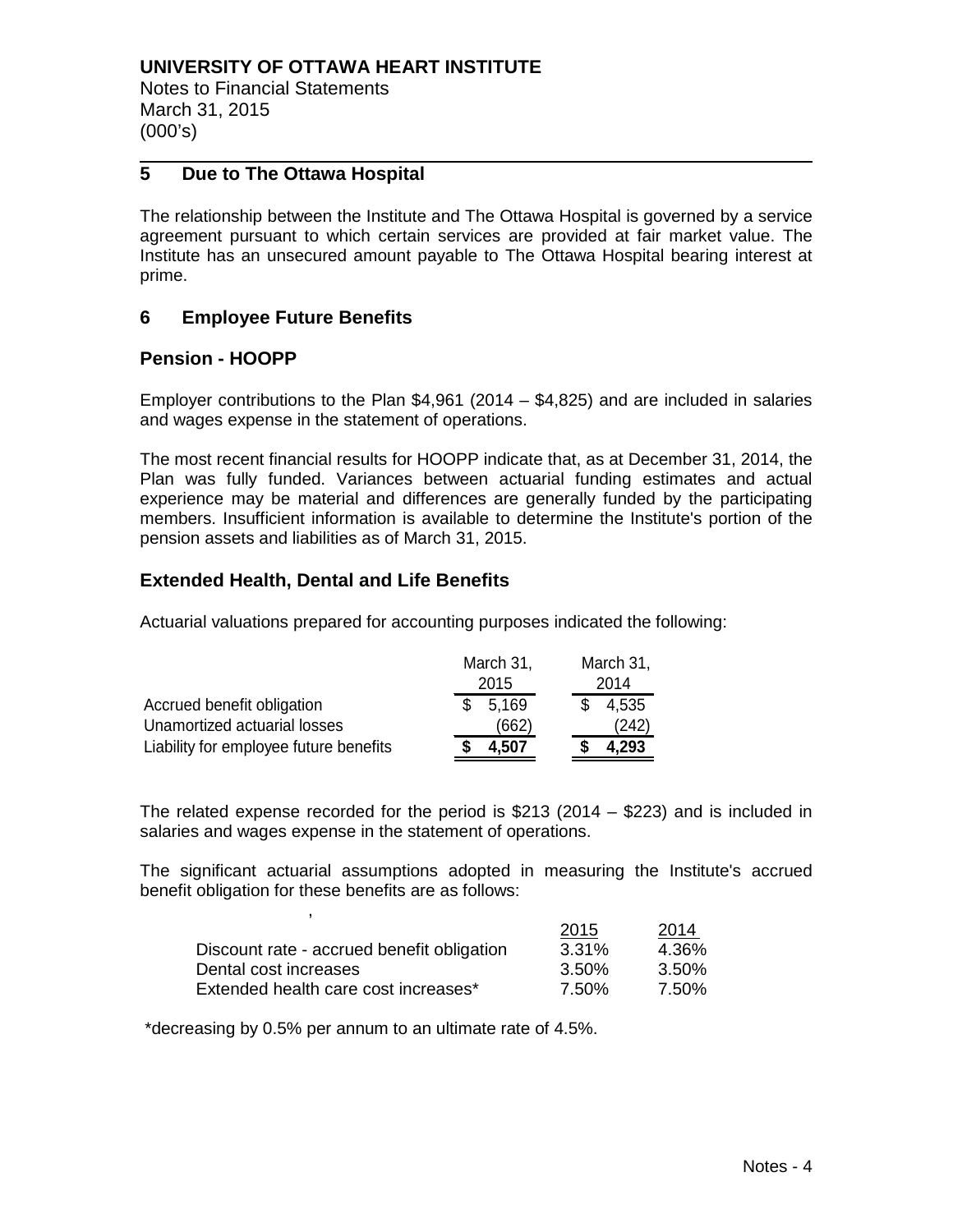# **UNIVERSITY OF OTTAWA HEART INSTITUTE**

Notes to Financial Statements March 31, 2015 (000's)

The movement in the employee future benefits liability during the year ending March 31 is as follows:

|                                  | 2015        | 2014        |
|----------------------------------|-------------|-------------|
| Beginning balance                | \$<br>4,293 | \$<br>4,070 |
| Current service cost             | 249         | 264         |
| Plan amendments                  |             | (23)        |
| Interest cost                    | 197         | 181         |
| Benefits paid                    | (248)       | (235)       |
| Amortization of actuarial losses | 16          | 36          |
| Ending balance                   | 4,507       | 4,293       |

# **7 Long-Term Debt**

Long-term loans are secured under a general security agreement.

|                                                                                                                                  | 2015 |                                                      | 2014 |                |
|----------------------------------------------------------------------------------------------------------------------------------|------|------------------------------------------------------|------|----------------|
| 2.23% fixed rate term note with principal and interest<br>payments of \$93 monthly<br>Maturity Date: March 27, 2025              | \$   | 10,000                                               | \$   |                |
| 3.121% fixed rate term note with principal payments of<br>\$11 monthly<br>Maturity Date: March 17, 2015                          |      |                                                      |      | 127            |
| 5.45% fixed rate term note with principal payments of<br>\$44 monthly<br>Maturity Date: April 5, 2015                            |      |                                                      |      | 3,289          |
| 6.15% fixed rate term note with principal payments of<br>\$27 monthly<br>Maturity Date: April 23, 2015                           |      |                                                      |      | 350            |
| 6.15% fixed rate term note with principal payments of<br>\$36 monthly<br>Maturity Date: December 14, 2015                        |      |                                                      |      | 2,467          |
| 3.70% fixed rate term note with principal payments of<br>\$9 monthly                                                             |      |                                                      |      | 1,065          |
| Maturity Date: February 14, 2015<br>Total                                                                                        | \$   | 10,000<br>902                                        | \$   | 7,298<br>2,484 |
| <b>Less Current Portion</b>                                                                                                      | \$   | 9,098                                                | \$   | 4,814          |
| Future principal repayments are required as follows:<br>2015-16<br>2016-17<br>2017-18<br>2018-19<br>2019-20<br><b>Thereafter</b> | \$   | \$902<br>923<br>943<br>965<br>986<br>5,281<br>10,000 |      |                |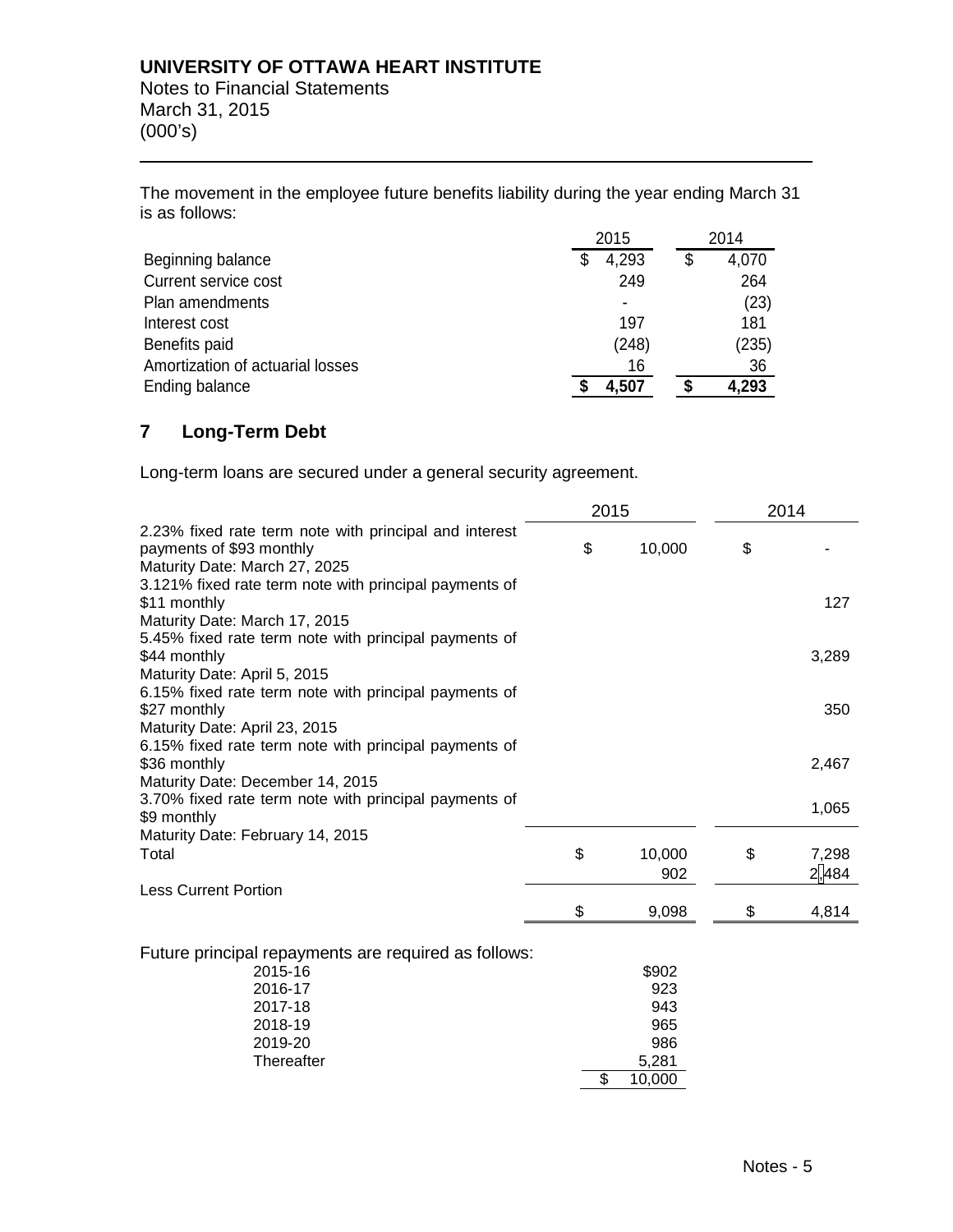Notes to Financial Statements March 31, 2015 (000's)

In addition to the outstanding loans noted above, an overdraft lending agreement exists with the Bank of Nova Scotia for the amount of \$500 for the purpose of financing operating requirements. The revolving facility is repayable on demand and bears interest at prime, payable monthly. The Institute has provided the following collateral for the facility: a General Security Agreement, representing a first charge over all accounts receivable, inventory and equipment other than leased assets. No amounts have been drawn on this facility for the periods ended March 31, 2015 and 2014.

# **8 Financial Instruments**

# **Classification of Financial Instruments**

|                            |                   | 2015                  |         |
|----------------------------|-------------------|-----------------------|---------|
|                            | <b>Fair Value</b> | <b>Amortized Cost</b> | Total   |
| Cash                       | \$1,978           |                       | \$1,978 |
| Accounts Receivable        |                   | 15,204                | 15,204  |
| <b>Accounts Payable</b>    |                   | 1,652                 | 1,652   |
| <b>Accrued Liabilities</b> |                   | 11,036                | 11,036  |
| Due to the Ottawa Hospital |                   | 8,318                 | 8,318   |
| Long-Term Debt             |                   | 10,000                | 10,000  |

The following classification system is used to describe the basis of the measurement of fair value subsequent to initial recognition, grouped into different levels based on the degree to which the fair value is observable:

- Level 1 fair value measurements are those derived from quoted prices (unadjusted) in active markets for identical assets or liabilities;
- Level 2 fair value measurements are those derived from market based inputs other than quoted prices that are observable for the asset or liability either directly (i.e. as prices) or indirectly (i.e. derived from prices); and
- Level 3 fair value measurements are those derived from valuation techniques for the asset of liability that are not based on observable market data.

Cash is measured as a Level 1 financial instrument. There were no transfers from Level 1 for the periods ended March 31, 2015 and 2014.

#### **Risk Management**

The Institute is exposed to a variety of financial risks including credit, interest rate and liquidity risks. The Institute's overall risk management program focuses on the unpredictability of financial markets and seeks to minimize potential adverse effects on the Institute's financial performance.

#### Credit Risk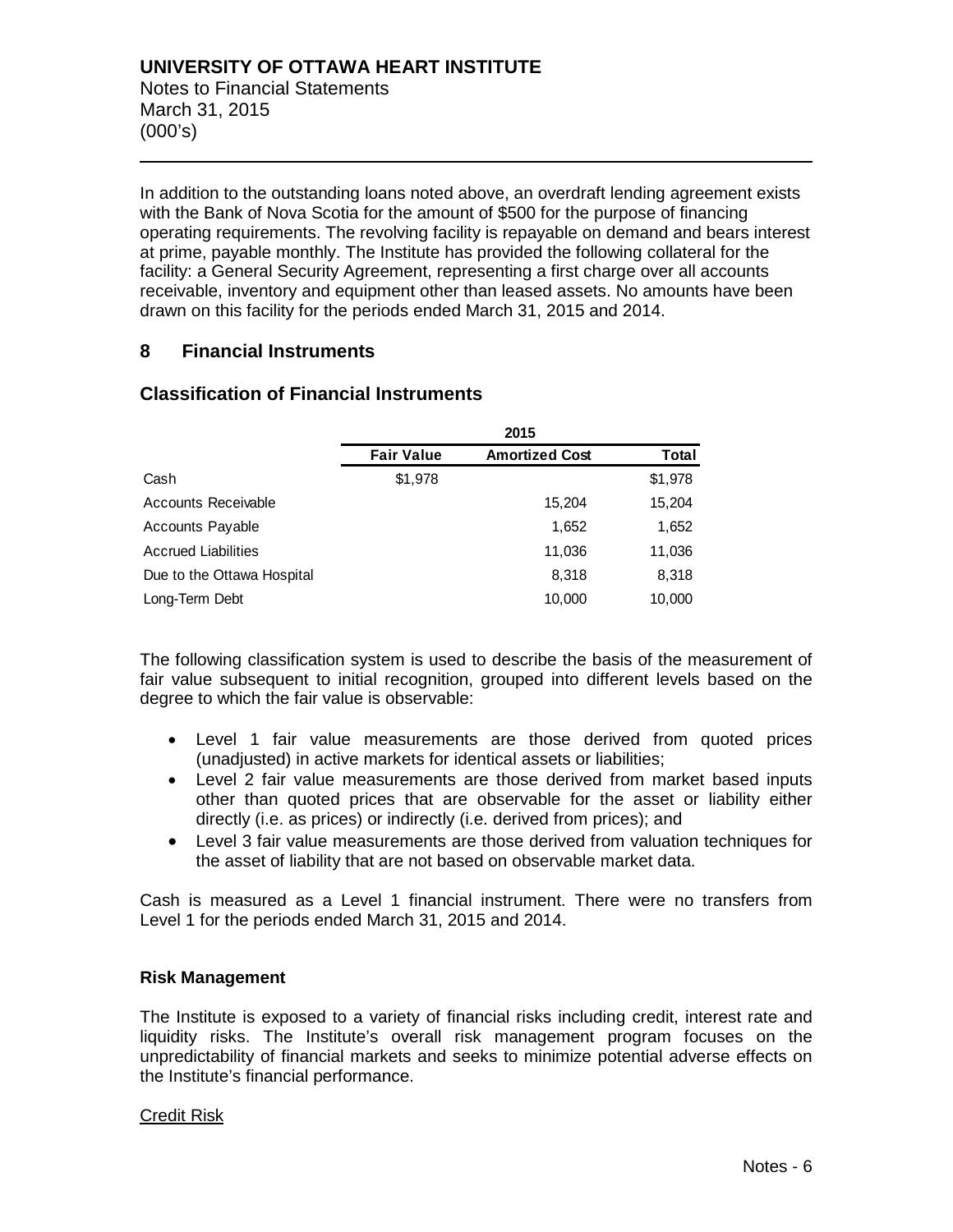The Institute is exposed to credit risk in the event of non-payment by patients for noninsured services and services provided to non-resident patients. This risk is common to hospitals as they are required to provide care for patients regardless of their ability to pay for services.

At March 31, 2015, the following patient accounts receivable were outstanding:

|                         | 30 days |     | 60 davs |     | 90 days |  | Over 90 days |  | Total |  |
|-------------------------|---------|-----|---------|-----|---------|--|--------------|--|-------|--|
| <b>Patient Accounts</b> |         |     |         |     |         |  |              |  |       |  |
| Receivable balances     | \$3,116 | \$. | 2.239   | \$. | 717     |  | 2.154        |  | 8.226 |  |
| Less: allowance         | (82)    |     | (49)    |     | (22)    |  | (243)        |  | (396) |  |
| <b>Net</b>              | 3.034   |     | 2.190   |     | 695     |  | 1.911        |  | 7.830 |  |

#### Interest Rate Risk

Interest rate risk arises from fluctuations in interest rates and the degree of volatility of these rates. Amounts owing to The Ottawa Hospital bear a floating rate of interest based on prime rates. These are short-term borrowings and balances fluctuate over time. Longterm debt is typically for a fixed term at a fixed rate (note 7).

#### Liquidity risk

Liquidity risk is the risk the Hospital will not be able to meet its financial obligations when they come due. The Institute manages its liquidity risk by forecasting cash flows from operations and anticipating investing and financing activities and maintaining credit facilities to ensure it has sufficient available funds to meet current and foreseeable financial requirements.

|                                    |     |         | 2015                |                                       |                                      |                      |          |  |  |  |  |
|------------------------------------|-----|---------|---------------------|---------------------------------------|--------------------------------------|----------------------|----------|--|--|--|--|
|                                    |     |         | Up to $6$<br>months | More than 6<br>months up to<br>1 year | More than 1<br>year up to 5<br>years | More than 5<br>Years | Total    |  |  |  |  |
| Payable<br>Accounts<br>Liabilities | and | Accrued | \$7,808             | \$880                                 | \$1,224                              | \$2,776              | \$12,688 |  |  |  |  |
| Long-Term Debt                     |     |         | 448                 | 454                                   | 3,816                                | 5,281                | 10,000   |  |  |  |  |
|                                    |     |         | \$8,256             | \$1,334                               | \$5,040                              | \$8,057              | \$22,886 |  |  |  |  |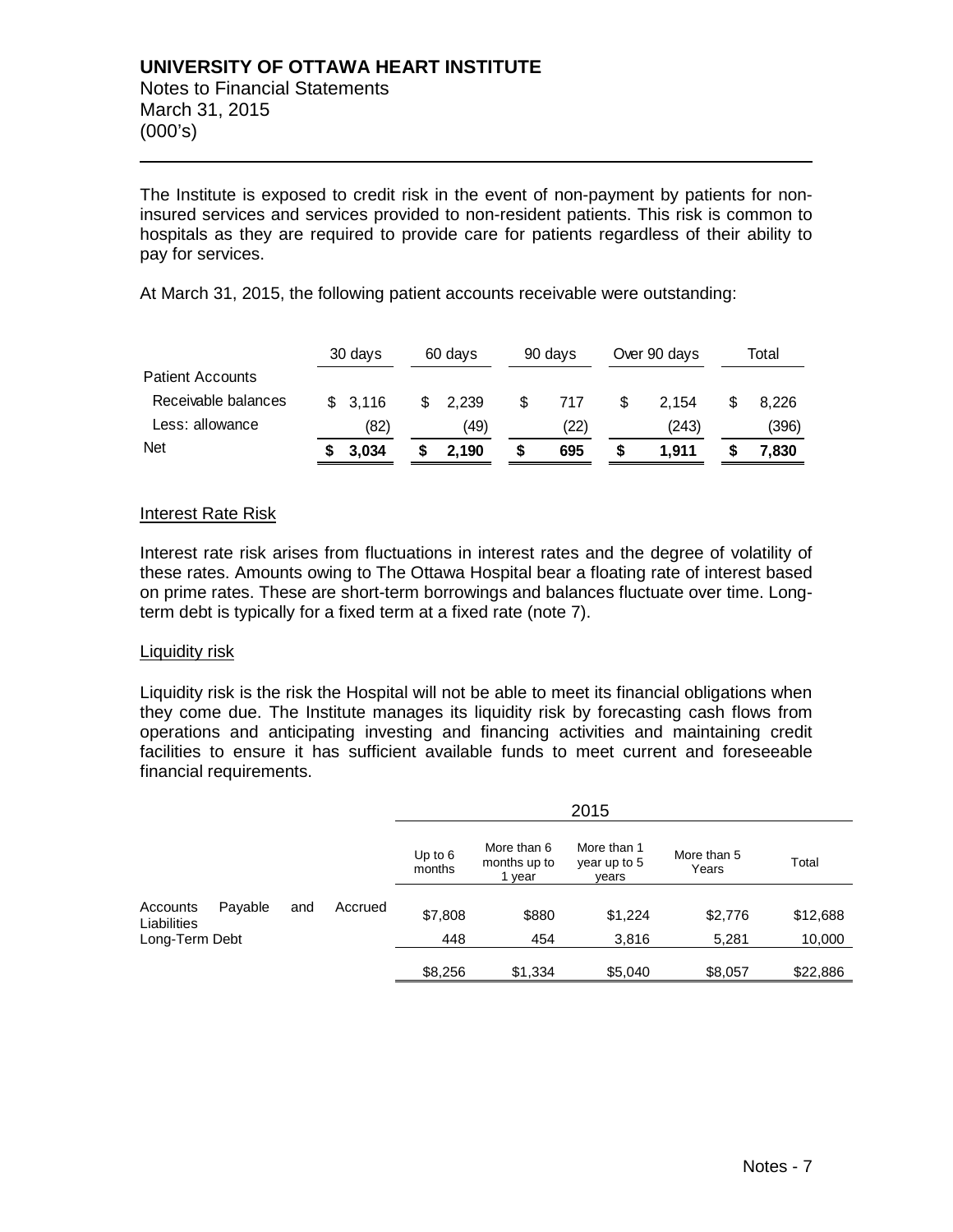# **9 Gift Plus Annuity**

The Institute has received eight charitable donations in the form of gift plus annuities, whereby individuals have deposited funds into insurance policies payable to the Institute in exchange for guaranteed annuities for five years and subsequent fixed lifetime annuities to the donors' designated beneficiaries. At the time when the money is deposited, the Institute receives a pre-determined percentage of the total contribution as a cash donation. In the event that the insurance company defaults on these payments, the Institute must honor the original obligation and continue to fund the annuities. The value of these obligations has been actuarially determined as \$55 as at March 31, 2005. There have been no additions to these agreements in the current year.

# **10 Related Party Balances and Transactions**

a) University of Ottawa Heart Institute Foundation

The Institute has an economic interest in The University of Ottawa Heart Institute Foundation (the "Foundation"). The Foundation was established to raise, receive, maintain and manage funds to benefit or be distributed towards various programs and capital projects of the Institute and the Ottawa Heart Institute Research Corporation (the "Corporation").The Foundation is a tax-exempt registered charity and is a non-share corporation constituted under Federal legislation. Included in accounts receivable is \$nil (2014 – \$44) owing from the Foundation. During the period, the Institute recorded \$3,967 (2014 – \$3,065) of funding received from the Foundation to support clinical programs and equipment purchases.

#### b) Alumni and Auxiliary

The Institute also is related to Ottawa Heart Institute Alumni Association (the "Alumni") and the Heart Institute Auxiliary (the "Auxiliary"). The object of the Auxiliary and the Alumni is to raise and receive funds to be distributed towards various programs and capital projects of the Institute, the Corporation and the Foundation. The Auxiliary and Alumni are tax-exempt entities created under the laws of Ontario.

#### c) Ottawa Heart Institute Research Corporation

The Institute has an economic interest in the Ottawa Heart Institute Research Corporation (the "Corporation") which carries on and exclusively promotes scientific research and experimental development for the benefit of the general public. The Corporation is a tax-exempt registered charity incorporated under the laws of Canada.

Included in accounts receivable is \$258 (2014 – \$173) relating to construction projects and other costs incurred on behalf of the Corporation. Included in accounts payable is \$568 (2014 – \$1,272) relating to payroll and other support costs incurred by the Corporation. These amounts are non-interest bearing and have no specified terms of repayment. During the period, the Institute provided \$3,705 (2014 – \$4,501) of base funding in support of research to the Corporation. These amounts are recorded in supplies and other expenses on the statement of operations.